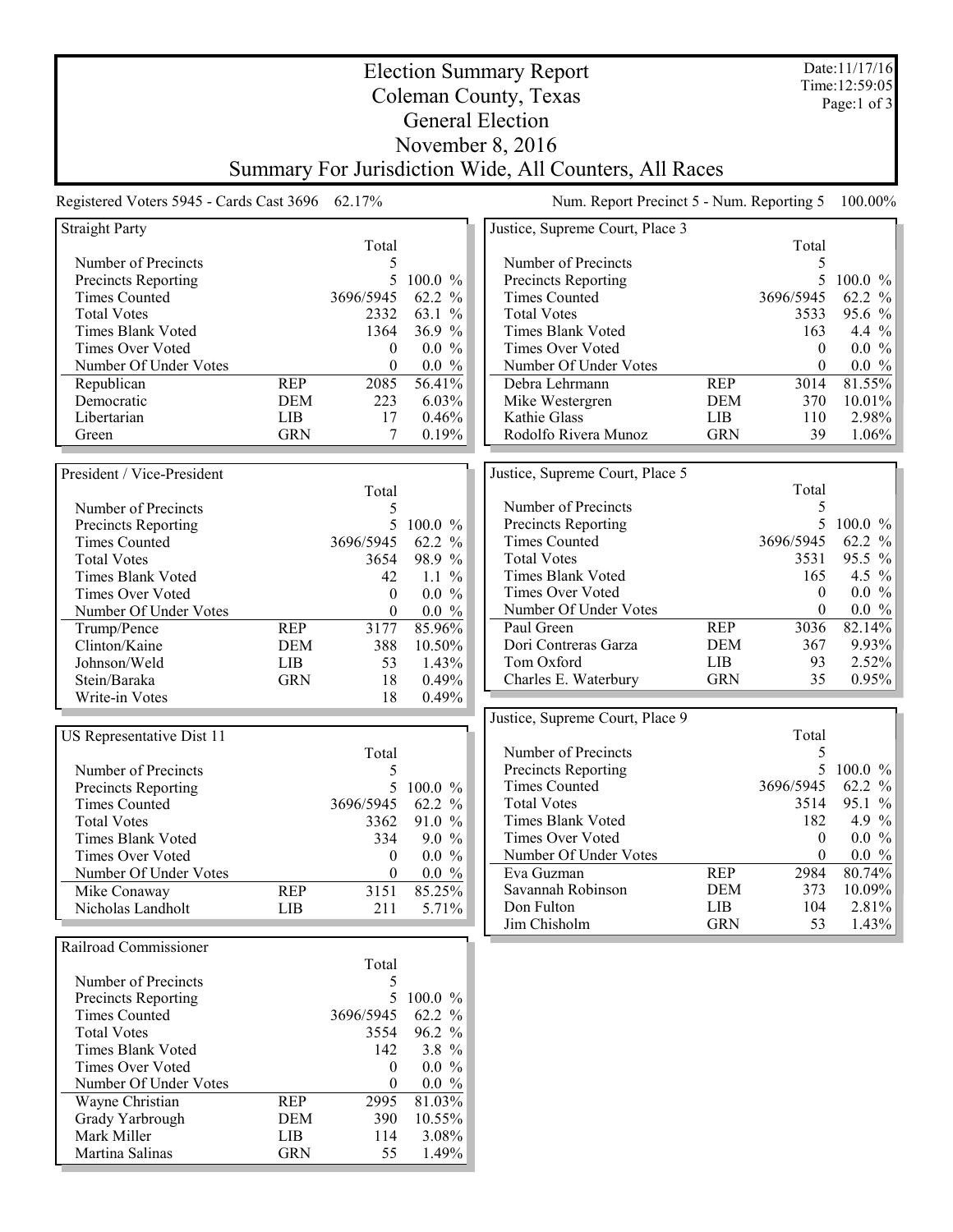| Time: 12:59:05<br>Coleman County, Texas<br>Page: $2$ of $3$<br><b>General Election</b><br>November 8, 2016<br>Summary For Jurisdiction Wide, All Counters, All Races<br>Registered Voters 5945 - Cards Cast 3696 62.17%<br>Num. Report Precinct 5 - Num. Reporting 5<br>100.00%<br>Judge, Court of Criminal Appeals, Place<br>State Senator, Dist 28<br>2<br>Total<br>Total<br>Number of Precincts<br>5<br>Number of Precincts<br>5<br>5<br>5<br><b>Precincts Reporting</b><br>$100.0 \%$<br>Precincts Reporting<br>$100.0 \%$<br><b>Times Counted</b><br>3696/5945<br>62.2 %<br><b>Times Counted</b><br>3696/5945<br>62.2 %<br>95.2 %<br><b>Total Votes</b><br><b>Total Votes</b><br>3520<br>3185<br>86.2 %<br>Times Blank Voted<br>176<br>4.8 $\%$<br>Times Blank Voted<br>511<br>13.8 %<br>$0.0 \%$<br>$0.0 \%$<br>Times Over Voted<br>Times Over Voted<br>$\theta$<br>$\theta$<br>Number Of Under Votes<br>$0.0 \%$<br>Number Of Under Votes<br>$0.0 \%$<br>$\theta$<br>$\theta$<br>81.41%<br>86.17%<br>Mary Lou Keel<br><b>REP</b><br>3009<br><b>Charles Perry</b><br><b>REP</b><br>3185<br>L "Larry" Meyers<br>389<br>10.52%<br>DEM<br>2.57%<br>Mark Ash<br><b>LIB</b><br>95<br>State Representative, Dist 60<br><b>GRN</b><br>A K Blackwell Reposa<br>27<br>0.73%<br>Total<br>Number of Precincts<br>5<br>5<br>Judge, Court of Criminal Appeals, Place<br>Precincts Reporting<br>$100.0 \%$<br>3696/5945<br>5<br>Total<br><b>Times Counted</b><br>62.2 %<br>Number of Precincts<br>5<br><b>Total Votes</b><br>3196<br>86.5 %<br>5<br>13.5 %<br>Precincts Reporting<br>$100.0 \%$<br>Times Blank Voted<br>500<br><b>Times Counted</b><br>3696/5945<br>62.2 %<br>Times Over Voted<br>$0.0 \%$<br>$\theta$<br><b>Total Votes</b><br>3517<br>95.2 %<br>Number Of Under Votes<br>$0.0 \%$<br>$\theta$<br>4.8 %<br>86.47%<br>Times Blank Voted<br>179<br><b>REP</b><br>3196<br>Mike Lang<br>Times Over Voted<br>$0.0 \%$<br>$\overline{0}$<br>$0.0 \%$<br>Number Of Under Votes<br>$\theta$<br>Justice, 11th Court of Appeals Dist,<br><b>REP</b><br>81.98%<br>Scott Walker<br>3030<br>Place 3<br>Total<br>10.31%<br><b>Betsy Johnson</b><br><b>DEM</b><br>381<br>Number of Precincts<br>5<br>W B Strange, III<br>70<br>1.89%<br>LIB<br>5<br>$100.0 \%$<br>Precincts Reporting<br>J Sanders-Castro<br><b>GRN</b><br>36<br>$0.97\%$<br>3696/5945<br>62.2 %<br><b>Times Counted</b><br>86.0 %<br><b>Total Votes</b><br>3178<br>Judge, Court of Criminal Appeals, Place<br>Times Blank Voted<br>14.0 %<br>518<br>Total<br>Times Over Voted<br>$0.0 \%$<br>6<br>$\mathbf{0}$<br>Number of Precincts<br>5<br>$0.0 \%$<br>Number Of Under Votes<br>$\theta$<br>5 100.0 %<br><b>Precincts Reporting</b><br>John Bailey<br><b>REP</b><br>85.98%<br>3178<br>62.2 %<br><b>Times Counted</b><br>3696/5945<br>95.0 %<br><b>Total Votes</b><br>3513<br>District Judge, 42nd Judicial District<br>Times Blank Voted<br>5.0 $%$<br>183<br>Total<br>Times Over Voted<br>$0.0 \%$<br>$\overline{0}$<br>Number of Precincts<br>5<br>Number Of Under Votes<br>$\theta$<br>$0.0 \%$<br>5<br>Precincts Reporting<br>$100.0 \%$<br><b>REP</b><br>81.71%<br>Michael E. Keasler<br>3020<br><b>Times Counted</b><br>3696/5945<br>62.2 %<br>10.77%<br>Robert Burns<br><b>DEM</b><br>398<br><b>Total Votes</b><br>3210<br>86.9 %<br>Mark W. Bennett<br>LIB<br>95<br>2.57%<br>Times Blank Voted<br>13.1 %<br>486<br>Times Over Voted<br>$0.0 \%$<br>$\mathbf{0}$<br>Member, State Board of Ed, Dist 15<br>Number Of Under Votes<br>$0.0 \%$<br>$\theta$<br>Total<br>86.85%<br><b>REP</b><br>3210<br>James Eidson<br>Number of Precincts<br>5<br>5<br><b>Precincts Reporting</b><br>$100.0 \%$<br>District Attorney, 42nd Judicial District<br><b>Times Counted</b><br>3696/5945<br>62.2 %<br>Total<br><b>Total Votes</b><br>3185<br>86.2 %<br>Number of Precincts<br>5<br>13.8 %<br>Times Blank Voted<br>511<br>5<br>Precincts Reporting<br>$100.0 \%$<br>Times Over Voted<br>$0.0 \%$<br>$\theta$<br><b>Times Counted</b><br>3696/5945<br>62.2 %<br>Number Of Under Votes<br>$0.0 \%$<br>0<br><b>Total Votes</b><br>86.8%<br>3208<br>86.17%<br>Marty Rowley<br><b>REP</b><br>3185<br>Times Blank Voted<br>13.2 %<br>488<br>$0.0 \%$<br>Times Over Voted<br>$\theta$<br>Number Of Under Votes<br>$0.0 \%$<br>$\theta$ | <b>Election Summary Report</b> |  |  |  |  |  | Date:11/17/16 |  |
|--------------------------------------------------------------------------------------------------------------------------------------------------------------------------------------------------------------------------------------------------------------------------------------------------------------------------------------------------------------------------------------------------------------------------------------------------------------------------------------------------------------------------------------------------------------------------------------------------------------------------------------------------------------------------------------------------------------------------------------------------------------------------------------------------------------------------------------------------------------------------------------------------------------------------------------------------------------------------------------------------------------------------------------------------------------------------------------------------------------------------------------------------------------------------------------------------------------------------------------------------------------------------------------------------------------------------------------------------------------------------------------------------------------------------------------------------------------------------------------------------------------------------------------------------------------------------------------------------------------------------------------------------------------------------------------------------------------------------------------------------------------------------------------------------------------------------------------------------------------------------------------------------------------------------------------------------------------------------------------------------------------------------------------------------------------------------------------------------------------------------------------------------------------------------------------------------------------------------------------------------------------------------------------------------------------------------------------------------------------------------------------------------------------------------------------------------------------------------------------------------------------------------------------------------------------------------------------------------------------------------------------------------------------------------------------------------------------------------------------------------------------------------------------------------------------------------------------------------------------------------------------------------------------------------------------------------------------------------------------------------------------------------------------------------------------------------------------------------------------------------------------------------------------------------------------------------------------------------------------------------------------------------------------------------------------------------------------------------------------------------------------------------------------------------------------------------------------------------------------------------------------------------------------------------------------------------------------------------------------------------------------------------------------------------------------------------------------------------------------------------------------------------------------------------------------------------------------------------------------------------------------------------------------------------------------------------------------------------------------------------------------------------------------------------------------------------------------------------------------------------------------------------------------------------------------------------------------------------------------------------------------------------------------------|--------------------------------|--|--|--|--|--|---------------|--|
|                                                                                                                                                                                                                                                                                                                                                                                                                                                                                                                                                                                                                                                                                                                                                                                                                                                                                                                                                                                                                                                                                                                                                                                                                                                                                                                                                                                                                                                                                                                                                                                                                                                                                                                                                                                                                                                                                                                                                                                                                                                                                                                                                                                                                                                                                                                                                                                                                                                                                                                                                                                                                                                                                                                                                                                                                                                                                                                                                                                                                                                                                                                                                                                                                                                                                                                                                                                                                                                                                                                                                                                                                                                                                                                                                                                                                                                                                                                                                                                                                                                                                                                                                                                                                                                                                            |                                |  |  |  |  |  |               |  |
|                                                                                                                                                                                                                                                                                                                                                                                                                                                                                                                                                                                                                                                                                                                                                                                                                                                                                                                                                                                                                                                                                                                                                                                                                                                                                                                                                                                                                                                                                                                                                                                                                                                                                                                                                                                                                                                                                                                                                                                                                                                                                                                                                                                                                                                                                                                                                                                                                                                                                                                                                                                                                                                                                                                                                                                                                                                                                                                                                                                                                                                                                                                                                                                                                                                                                                                                                                                                                                                                                                                                                                                                                                                                                                                                                                                                                                                                                                                                                                                                                                                                                                                                                                                                                                                                                            |                                |  |  |  |  |  |               |  |
|                                                                                                                                                                                                                                                                                                                                                                                                                                                                                                                                                                                                                                                                                                                                                                                                                                                                                                                                                                                                                                                                                                                                                                                                                                                                                                                                                                                                                                                                                                                                                                                                                                                                                                                                                                                                                                                                                                                                                                                                                                                                                                                                                                                                                                                                                                                                                                                                                                                                                                                                                                                                                                                                                                                                                                                                                                                                                                                                                                                                                                                                                                                                                                                                                                                                                                                                                                                                                                                                                                                                                                                                                                                                                                                                                                                                                                                                                                                                                                                                                                                                                                                                                                                                                                                                                            |                                |  |  |  |  |  |               |  |
|                                                                                                                                                                                                                                                                                                                                                                                                                                                                                                                                                                                                                                                                                                                                                                                                                                                                                                                                                                                                                                                                                                                                                                                                                                                                                                                                                                                                                                                                                                                                                                                                                                                                                                                                                                                                                                                                                                                                                                                                                                                                                                                                                                                                                                                                                                                                                                                                                                                                                                                                                                                                                                                                                                                                                                                                                                                                                                                                                                                                                                                                                                                                                                                                                                                                                                                                                                                                                                                                                                                                                                                                                                                                                                                                                                                                                                                                                                                                                                                                                                                                                                                                                                                                                                                                                            |                                |  |  |  |  |  |               |  |
|                                                                                                                                                                                                                                                                                                                                                                                                                                                                                                                                                                                                                                                                                                                                                                                                                                                                                                                                                                                                                                                                                                                                                                                                                                                                                                                                                                                                                                                                                                                                                                                                                                                                                                                                                                                                                                                                                                                                                                                                                                                                                                                                                                                                                                                                                                                                                                                                                                                                                                                                                                                                                                                                                                                                                                                                                                                                                                                                                                                                                                                                                                                                                                                                                                                                                                                                                                                                                                                                                                                                                                                                                                                                                                                                                                                                                                                                                                                                                                                                                                                                                                                                                                                                                                                                                            |                                |  |  |  |  |  |               |  |
|                                                                                                                                                                                                                                                                                                                                                                                                                                                                                                                                                                                                                                                                                                                                                                                                                                                                                                                                                                                                                                                                                                                                                                                                                                                                                                                                                                                                                                                                                                                                                                                                                                                                                                                                                                                                                                                                                                                                                                                                                                                                                                                                                                                                                                                                                                                                                                                                                                                                                                                                                                                                                                                                                                                                                                                                                                                                                                                                                                                                                                                                                                                                                                                                                                                                                                                                                                                                                                                                                                                                                                                                                                                                                                                                                                                                                                                                                                                                                                                                                                                                                                                                                                                                                                                                                            |                                |  |  |  |  |  |               |  |
|                                                                                                                                                                                                                                                                                                                                                                                                                                                                                                                                                                                                                                                                                                                                                                                                                                                                                                                                                                                                                                                                                                                                                                                                                                                                                                                                                                                                                                                                                                                                                                                                                                                                                                                                                                                                                                                                                                                                                                                                                                                                                                                                                                                                                                                                                                                                                                                                                                                                                                                                                                                                                                                                                                                                                                                                                                                                                                                                                                                                                                                                                                                                                                                                                                                                                                                                                                                                                                                                                                                                                                                                                                                                                                                                                                                                                                                                                                                                                                                                                                                                                                                                                                                                                                                                                            |                                |  |  |  |  |  |               |  |
|                                                                                                                                                                                                                                                                                                                                                                                                                                                                                                                                                                                                                                                                                                                                                                                                                                                                                                                                                                                                                                                                                                                                                                                                                                                                                                                                                                                                                                                                                                                                                                                                                                                                                                                                                                                                                                                                                                                                                                                                                                                                                                                                                                                                                                                                                                                                                                                                                                                                                                                                                                                                                                                                                                                                                                                                                                                                                                                                                                                                                                                                                                                                                                                                                                                                                                                                                                                                                                                                                                                                                                                                                                                                                                                                                                                                                                                                                                                                                                                                                                                                                                                                                                                                                                                                                            |                                |  |  |  |  |  |               |  |
|                                                                                                                                                                                                                                                                                                                                                                                                                                                                                                                                                                                                                                                                                                                                                                                                                                                                                                                                                                                                                                                                                                                                                                                                                                                                                                                                                                                                                                                                                                                                                                                                                                                                                                                                                                                                                                                                                                                                                                                                                                                                                                                                                                                                                                                                                                                                                                                                                                                                                                                                                                                                                                                                                                                                                                                                                                                                                                                                                                                                                                                                                                                                                                                                                                                                                                                                                                                                                                                                                                                                                                                                                                                                                                                                                                                                                                                                                                                                                                                                                                                                                                                                                                                                                                                                                            |                                |  |  |  |  |  |               |  |
|                                                                                                                                                                                                                                                                                                                                                                                                                                                                                                                                                                                                                                                                                                                                                                                                                                                                                                                                                                                                                                                                                                                                                                                                                                                                                                                                                                                                                                                                                                                                                                                                                                                                                                                                                                                                                                                                                                                                                                                                                                                                                                                                                                                                                                                                                                                                                                                                                                                                                                                                                                                                                                                                                                                                                                                                                                                                                                                                                                                                                                                                                                                                                                                                                                                                                                                                                                                                                                                                                                                                                                                                                                                                                                                                                                                                                                                                                                                                                                                                                                                                                                                                                                                                                                                                                            |                                |  |  |  |  |  |               |  |
|                                                                                                                                                                                                                                                                                                                                                                                                                                                                                                                                                                                                                                                                                                                                                                                                                                                                                                                                                                                                                                                                                                                                                                                                                                                                                                                                                                                                                                                                                                                                                                                                                                                                                                                                                                                                                                                                                                                                                                                                                                                                                                                                                                                                                                                                                                                                                                                                                                                                                                                                                                                                                                                                                                                                                                                                                                                                                                                                                                                                                                                                                                                                                                                                                                                                                                                                                                                                                                                                                                                                                                                                                                                                                                                                                                                                                                                                                                                                                                                                                                                                                                                                                                                                                                                                                            |                                |  |  |  |  |  |               |  |
|                                                                                                                                                                                                                                                                                                                                                                                                                                                                                                                                                                                                                                                                                                                                                                                                                                                                                                                                                                                                                                                                                                                                                                                                                                                                                                                                                                                                                                                                                                                                                                                                                                                                                                                                                                                                                                                                                                                                                                                                                                                                                                                                                                                                                                                                                                                                                                                                                                                                                                                                                                                                                                                                                                                                                                                                                                                                                                                                                                                                                                                                                                                                                                                                                                                                                                                                                                                                                                                                                                                                                                                                                                                                                                                                                                                                                                                                                                                                                                                                                                                                                                                                                                                                                                                                                            |                                |  |  |  |  |  |               |  |
|                                                                                                                                                                                                                                                                                                                                                                                                                                                                                                                                                                                                                                                                                                                                                                                                                                                                                                                                                                                                                                                                                                                                                                                                                                                                                                                                                                                                                                                                                                                                                                                                                                                                                                                                                                                                                                                                                                                                                                                                                                                                                                                                                                                                                                                                                                                                                                                                                                                                                                                                                                                                                                                                                                                                                                                                                                                                                                                                                                                                                                                                                                                                                                                                                                                                                                                                                                                                                                                                                                                                                                                                                                                                                                                                                                                                                                                                                                                                                                                                                                                                                                                                                                                                                                                                                            |                                |  |  |  |  |  |               |  |
|                                                                                                                                                                                                                                                                                                                                                                                                                                                                                                                                                                                                                                                                                                                                                                                                                                                                                                                                                                                                                                                                                                                                                                                                                                                                                                                                                                                                                                                                                                                                                                                                                                                                                                                                                                                                                                                                                                                                                                                                                                                                                                                                                                                                                                                                                                                                                                                                                                                                                                                                                                                                                                                                                                                                                                                                                                                                                                                                                                                                                                                                                                                                                                                                                                                                                                                                                                                                                                                                                                                                                                                                                                                                                                                                                                                                                                                                                                                                                                                                                                                                                                                                                                                                                                                                                            |                                |  |  |  |  |  |               |  |
|                                                                                                                                                                                                                                                                                                                                                                                                                                                                                                                                                                                                                                                                                                                                                                                                                                                                                                                                                                                                                                                                                                                                                                                                                                                                                                                                                                                                                                                                                                                                                                                                                                                                                                                                                                                                                                                                                                                                                                                                                                                                                                                                                                                                                                                                                                                                                                                                                                                                                                                                                                                                                                                                                                                                                                                                                                                                                                                                                                                                                                                                                                                                                                                                                                                                                                                                                                                                                                                                                                                                                                                                                                                                                                                                                                                                                                                                                                                                                                                                                                                                                                                                                                                                                                                                                            |                                |  |  |  |  |  |               |  |
|                                                                                                                                                                                                                                                                                                                                                                                                                                                                                                                                                                                                                                                                                                                                                                                                                                                                                                                                                                                                                                                                                                                                                                                                                                                                                                                                                                                                                                                                                                                                                                                                                                                                                                                                                                                                                                                                                                                                                                                                                                                                                                                                                                                                                                                                                                                                                                                                                                                                                                                                                                                                                                                                                                                                                                                                                                                                                                                                                                                                                                                                                                                                                                                                                                                                                                                                                                                                                                                                                                                                                                                                                                                                                                                                                                                                                                                                                                                                                                                                                                                                                                                                                                                                                                                                                            |                                |  |  |  |  |  |               |  |
|                                                                                                                                                                                                                                                                                                                                                                                                                                                                                                                                                                                                                                                                                                                                                                                                                                                                                                                                                                                                                                                                                                                                                                                                                                                                                                                                                                                                                                                                                                                                                                                                                                                                                                                                                                                                                                                                                                                                                                                                                                                                                                                                                                                                                                                                                                                                                                                                                                                                                                                                                                                                                                                                                                                                                                                                                                                                                                                                                                                                                                                                                                                                                                                                                                                                                                                                                                                                                                                                                                                                                                                                                                                                                                                                                                                                                                                                                                                                                                                                                                                                                                                                                                                                                                                                                            |                                |  |  |  |  |  |               |  |
|                                                                                                                                                                                                                                                                                                                                                                                                                                                                                                                                                                                                                                                                                                                                                                                                                                                                                                                                                                                                                                                                                                                                                                                                                                                                                                                                                                                                                                                                                                                                                                                                                                                                                                                                                                                                                                                                                                                                                                                                                                                                                                                                                                                                                                                                                                                                                                                                                                                                                                                                                                                                                                                                                                                                                                                                                                                                                                                                                                                                                                                                                                                                                                                                                                                                                                                                                                                                                                                                                                                                                                                                                                                                                                                                                                                                                                                                                                                                                                                                                                                                                                                                                                                                                                                                                            |                                |  |  |  |  |  |               |  |
|                                                                                                                                                                                                                                                                                                                                                                                                                                                                                                                                                                                                                                                                                                                                                                                                                                                                                                                                                                                                                                                                                                                                                                                                                                                                                                                                                                                                                                                                                                                                                                                                                                                                                                                                                                                                                                                                                                                                                                                                                                                                                                                                                                                                                                                                                                                                                                                                                                                                                                                                                                                                                                                                                                                                                                                                                                                                                                                                                                                                                                                                                                                                                                                                                                                                                                                                                                                                                                                                                                                                                                                                                                                                                                                                                                                                                                                                                                                                                                                                                                                                                                                                                                                                                                                                                            |                                |  |  |  |  |  |               |  |
|                                                                                                                                                                                                                                                                                                                                                                                                                                                                                                                                                                                                                                                                                                                                                                                                                                                                                                                                                                                                                                                                                                                                                                                                                                                                                                                                                                                                                                                                                                                                                                                                                                                                                                                                                                                                                                                                                                                                                                                                                                                                                                                                                                                                                                                                                                                                                                                                                                                                                                                                                                                                                                                                                                                                                                                                                                                                                                                                                                                                                                                                                                                                                                                                                                                                                                                                                                                                                                                                                                                                                                                                                                                                                                                                                                                                                                                                                                                                                                                                                                                                                                                                                                                                                                                                                            |                                |  |  |  |  |  |               |  |
|                                                                                                                                                                                                                                                                                                                                                                                                                                                                                                                                                                                                                                                                                                                                                                                                                                                                                                                                                                                                                                                                                                                                                                                                                                                                                                                                                                                                                                                                                                                                                                                                                                                                                                                                                                                                                                                                                                                                                                                                                                                                                                                                                                                                                                                                                                                                                                                                                                                                                                                                                                                                                                                                                                                                                                                                                                                                                                                                                                                                                                                                                                                                                                                                                                                                                                                                                                                                                                                                                                                                                                                                                                                                                                                                                                                                                                                                                                                                                                                                                                                                                                                                                                                                                                                                                            |                                |  |  |  |  |  |               |  |
|                                                                                                                                                                                                                                                                                                                                                                                                                                                                                                                                                                                                                                                                                                                                                                                                                                                                                                                                                                                                                                                                                                                                                                                                                                                                                                                                                                                                                                                                                                                                                                                                                                                                                                                                                                                                                                                                                                                                                                                                                                                                                                                                                                                                                                                                                                                                                                                                                                                                                                                                                                                                                                                                                                                                                                                                                                                                                                                                                                                                                                                                                                                                                                                                                                                                                                                                                                                                                                                                                                                                                                                                                                                                                                                                                                                                                                                                                                                                                                                                                                                                                                                                                                                                                                                                                            |                                |  |  |  |  |  |               |  |
|                                                                                                                                                                                                                                                                                                                                                                                                                                                                                                                                                                                                                                                                                                                                                                                                                                                                                                                                                                                                                                                                                                                                                                                                                                                                                                                                                                                                                                                                                                                                                                                                                                                                                                                                                                                                                                                                                                                                                                                                                                                                                                                                                                                                                                                                                                                                                                                                                                                                                                                                                                                                                                                                                                                                                                                                                                                                                                                                                                                                                                                                                                                                                                                                                                                                                                                                                                                                                                                                                                                                                                                                                                                                                                                                                                                                                                                                                                                                                                                                                                                                                                                                                                                                                                                                                            |                                |  |  |  |  |  |               |  |
|                                                                                                                                                                                                                                                                                                                                                                                                                                                                                                                                                                                                                                                                                                                                                                                                                                                                                                                                                                                                                                                                                                                                                                                                                                                                                                                                                                                                                                                                                                                                                                                                                                                                                                                                                                                                                                                                                                                                                                                                                                                                                                                                                                                                                                                                                                                                                                                                                                                                                                                                                                                                                                                                                                                                                                                                                                                                                                                                                                                                                                                                                                                                                                                                                                                                                                                                                                                                                                                                                                                                                                                                                                                                                                                                                                                                                                                                                                                                                                                                                                                                                                                                                                                                                                                                                            |                                |  |  |  |  |  |               |  |
|                                                                                                                                                                                                                                                                                                                                                                                                                                                                                                                                                                                                                                                                                                                                                                                                                                                                                                                                                                                                                                                                                                                                                                                                                                                                                                                                                                                                                                                                                                                                                                                                                                                                                                                                                                                                                                                                                                                                                                                                                                                                                                                                                                                                                                                                                                                                                                                                                                                                                                                                                                                                                                                                                                                                                                                                                                                                                                                                                                                                                                                                                                                                                                                                                                                                                                                                                                                                                                                                                                                                                                                                                                                                                                                                                                                                                                                                                                                                                                                                                                                                                                                                                                                                                                                                                            |                                |  |  |  |  |  |               |  |
|                                                                                                                                                                                                                                                                                                                                                                                                                                                                                                                                                                                                                                                                                                                                                                                                                                                                                                                                                                                                                                                                                                                                                                                                                                                                                                                                                                                                                                                                                                                                                                                                                                                                                                                                                                                                                                                                                                                                                                                                                                                                                                                                                                                                                                                                                                                                                                                                                                                                                                                                                                                                                                                                                                                                                                                                                                                                                                                                                                                                                                                                                                                                                                                                                                                                                                                                                                                                                                                                                                                                                                                                                                                                                                                                                                                                                                                                                                                                                                                                                                                                                                                                                                                                                                                                                            |                                |  |  |  |  |  |               |  |
|                                                                                                                                                                                                                                                                                                                                                                                                                                                                                                                                                                                                                                                                                                                                                                                                                                                                                                                                                                                                                                                                                                                                                                                                                                                                                                                                                                                                                                                                                                                                                                                                                                                                                                                                                                                                                                                                                                                                                                                                                                                                                                                                                                                                                                                                                                                                                                                                                                                                                                                                                                                                                                                                                                                                                                                                                                                                                                                                                                                                                                                                                                                                                                                                                                                                                                                                                                                                                                                                                                                                                                                                                                                                                                                                                                                                                                                                                                                                                                                                                                                                                                                                                                                                                                                                                            |                                |  |  |  |  |  |               |  |
|                                                                                                                                                                                                                                                                                                                                                                                                                                                                                                                                                                                                                                                                                                                                                                                                                                                                                                                                                                                                                                                                                                                                                                                                                                                                                                                                                                                                                                                                                                                                                                                                                                                                                                                                                                                                                                                                                                                                                                                                                                                                                                                                                                                                                                                                                                                                                                                                                                                                                                                                                                                                                                                                                                                                                                                                                                                                                                                                                                                                                                                                                                                                                                                                                                                                                                                                                                                                                                                                                                                                                                                                                                                                                                                                                                                                                                                                                                                                                                                                                                                                                                                                                                                                                                                                                            |                                |  |  |  |  |  |               |  |
|                                                                                                                                                                                                                                                                                                                                                                                                                                                                                                                                                                                                                                                                                                                                                                                                                                                                                                                                                                                                                                                                                                                                                                                                                                                                                                                                                                                                                                                                                                                                                                                                                                                                                                                                                                                                                                                                                                                                                                                                                                                                                                                                                                                                                                                                                                                                                                                                                                                                                                                                                                                                                                                                                                                                                                                                                                                                                                                                                                                                                                                                                                                                                                                                                                                                                                                                                                                                                                                                                                                                                                                                                                                                                                                                                                                                                                                                                                                                                                                                                                                                                                                                                                                                                                                                                            |                                |  |  |  |  |  |               |  |
|                                                                                                                                                                                                                                                                                                                                                                                                                                                                                                                                                                                                                                                                                                                                                                                                                                                                                                                                                                                                                                                                                                                                                                                                                                                                                                                                                                                                                                                                                                                                                                                                                                                                                                                                                                                                                                                                                                                                                                                                                                                                                                                                                                                                                                                                                                                                                                                                                                                                                                                                                                                                                                                                                                                                                                                                                                                                                                                                                                                                                                                                                                                                                                                                                                                                                                                                                                                                                                                                                                                                                                                                                                                                                                                                                                                                                                                                                                                                                                                                                                                                                                                                                                                                                                                                                            |                                |  |  |  |  |  |               |  |
|                                                                                                                                                                                                                                                                                                                                                                                                                                                                                                                                                                                                                                                                                                                                                                                                                                                                                                                                                                                                                                                                                                                                                                                                                                                                                                                                                                                                                                                                                                                                                                                                                                                                                                                                                                                                                                                                                                                                                                                                                                                                                                                                                                                                                                                                                                                                                                                                                                                                                                                                                                                                                                                                                                                                                                                                                                                                                                                                                                                                                                                                                                                                                                                                                                                                                                                                                                                                                                                                                                                                                                                                                                                                                                                                                                                                                                                                                                                                                                                                                                                                                                                                                                                                                                                                                            |                                |  |  |  |  |  |               |  |
|                                                                                                                                                                                                                                                                                                                                                                                                                                                                                                                                                                                                                                                                                                                                                                                                                                                                                                                                                                                                                                                                                                                                                                                                                                                                                                                                                                                                                                                                                                                                                                                                                                                                                                                                                                                                                                                                                                                                                                                                                                                                                                                                                                                                                                                                                                                                                                                                                                                                                                                                                                                                                                                                                                                                                                                                                                                                                                                                                                                                                                                                                                                                                                                                                                                                                                                                                                                                                                                                                                                                                                                                                                                                                                                                                                                                                                                                                                                                                                                                                                                                                                                                                                                                                                                                                            |                                |  |  |  |  |  |               |  |
|                                                                                                                                                                                                                                                                                                                                                                                                                                                                                                                                                                                                                                                                                                                                                                                                                                                                                                                                                                                                                                                                                                                                                                                                                                                                                                                                                                                                                                                                                                                                                                                                                                                                                                                                                                                                                                                                                                                                                                                                                                                                                                                                                                                                                                                                                                                                                                                                                                                                                                                                                                                                                                                                                                                                                                                                                                                                                                                                                                                                                                                                                                                                                                                                                                                                                                                                                                                                                                                                                                                                                                                                                                                                                                                                                                                                                                                                                                                                                                                                                                                                                                                                                                                                                                                                                            |                                |  |  |  |  |  |               |  |
|                                                                                                                                                                                                                                                                                                                                                                                                                                                                                                                                                                                                                                                                                                                                                                                                                                                                                                                                                                                                                                                                                                                                                                                                                                                                                                                                                                                                                                                                                                                                                                                                                                                                                                                                                                                                                                                                                                                                                                                                                                                                                                                                                                                                                                                                                                                                                                                                                                                                                                                                                                                                                                                                                                                                                                                                                                                                                                                                                                                                                                                                                                                                                                                                                                                                                                                                                                                                                                                                                                                                                                                                                                                                                                                                                                                                                                                                                                                                                                                                                                                                                                                                                                                                                                                                                            |                                |  |  |  |  |  |               |  |
|                                                                                                                                                                                                                                                                                                                                                                                                                                                                                                                                                                                                                                                                                                                                                                                                                                                                                                                                                                                                                                                                                                                                                                                                                                                                                                                                                                                                                                                                                                                                                                                                                                                                                                                                                                                                                                                                                                                                                                                                                                                                                                                                                                                                                                                                                                                                                                                                                                                                                                                                                                                                                                                                                                                                                                                                                                                                                                                                                                                                                                                                                                                                                                                                                                                                                                                                                                                                                                                                                                                                                                                                                                                                                                                                                                                                                                                                                                                                                                                                                                                                                                                                                                                                                                                                                            |                                |  |  |  |  |  |               |  |
|                                                                                                                                                                                                                                                                                                                                                                                                                                                                                                                                                                                                                                                                                                                                                                                                                                                                                                                                                                                                                                                                                                                                                                                                                                                                                                                                                                                                                                                                                                                                                                                                                                                                                                                                                                                                                                                                                                                                                                                                                                                                                                                                                                                                                                                                                                                                                                                                                                                                                                                                                                                                                                                                                                                                                                                                                                                                                                                                                                                                                                                                                                                                                                                                                                                                                                                                                                                                                                                                                                                                                                                                                                                                                                                                                                                                                                                                                                                                                                                                                                                                                                                                                                                                                                                                                            |                                |  |  |  |  |  |               |  |
|                                                                                                                                                                                                                                                                                                                                                                                                                                                                                                                                                                                                                                                                                                                                                                                                                                                                                                                                                                                                                                                                                                                                                                                                                                                                                                                                                                                                                                                                                                                                                                                                                                                                                                                                                                                                                                                                                                                                                                                                                                                                                                                                                                                                                                                                                                                                                                                                                                                                                                                                                                                                                                                                                                                                                                                                                                                                                                                                                                                                                                                                                                                                                                                                                                                                                                                                                                                                                                                                                                                                                                                                                                                                                                                                                                                                                                                                                                                                                                                                                                                                                                                                                                                                                                                                                            |                                |  |  |  |  |  |               |  |
|                                                                                                                                                                                                                                                                                                                                                                                                                                                                                                                                                                                                                                                                                                                                                                                                                                                                                                                                                                                                                                                                                                                                                                                                                                                                                                                                                                                                                                                                                                                                                                                                                                                                                                                                                                                                                                                                                                                                                                                                                                                                                                                                                                                                                                                                                                                                                                                                                                                                                                                                                                                                                                                                                                                                                                                                                                                                                                                                                                                                                                                                                                                                                                                                                                                                                                                                                                                                                                                                                                                                                                                                                                                                                                                                                                                                                                                                                                                                                                                                                                                                                                                                                                                                                                                                                            |                                |  |  |  |  |  |               |  |
|                                                                                                                                                                                                                                                                                                                                                                                                                                                                                                                                                                                                                                                                                                                                                                                                                                                                                                                                                                                                                                                                                                                                                                                                                                                                                                                                                                                                                                                                                                                                                                                                                                                                                                                                                                                                                                                                                                                                                                                                                                                                                                                                                                                                                                                                                                                                                                                                                                                                                                                                                                                                                                                                                                                                                                                                                                                                                                                                                                                                                                                                                                                                                                                                                                                                                                                                                                                                                                                                                                                                                                                                                                                                                                                                                                                                                                                                                                                                                                                                                                                                                                                                                                                                                                                                                            |                                |  |  |  |  |  |               |  |
|                                                                                                                                                                                                                                                                                                                                                                                                                                                                                                                                                                                                                                                                                                                                                                                                                                                                                                                                                                                                                                                                                                                                                                                                                                                                                                                                                                                                                                                                                                                                                                                                                                                                                                                                                                                                                                                                                                                                                                                                                                                                                                                                                                                                                                                                                                                                                                                                                                                                                                                                                                                                                                                                                                                                                                                                                                                                                                                                                                                                                                                                                                                                                                                                                                                                                                                                                                                                                                                                                                                                                                                                                                                                                                                                                                                                                                                                                                                                                                                                                                                                                                                                                                                                                                                                                            |                                |  |  |  |  |  |               |  |
|                                                                                                                                                                                                                                                                                                                                                                                                                                                                                                                                                                                                                                                                                                                                                                                                                                                                                                                                                                                                                                                                                                                                                                                                                                                                                                                                                                                                                                                                                                                                                                                                                                                                                                                                                                                                                                                                                                                                                                                                                                                                                                                                                                                                                                                                                                                                                                                                                                                                                                                                                                                                                                                                                                                                                                                                                                                                                                                                                                                                                                                                                                                                                                                                                                                                                                                                                                                                                                                                                                                                                                                                                                                                                                                                                                                                                                                                                                                                                                                                                                                                                                                                                                                                                                                                                            |                                |  |  |  |  |  |               |  |
|                                                                                                                                                                                                                                                                                                                                                                                                                                                                                                                                                                                                                                                                                                                                                                                                                                                                                                                                                                                                                                                                                                                                                                                                                                                                                                                                                                                                                                                                                                                                                                                                                                                                                                                                                                                                                                                                                                                                                                                                                                                                                                                                                                                                                                                                                                                                                                                                                                                                                                                                                                                                                                                                                                                                                                                                                                                                                                                                                                                                                                                                                                                                                                                                                                                                                                                                                                                                                                                                                                                                                                                                                                                                                                                                                                                                                                                                                                                                                                                                                                                                                                                                                                                                                                                                                            |                                |  |  |  |  |  |               |  |
|                                                                                                                                                                                                                                                                                                                                                                                                                                                                                                                                                                                                                                                                                                                                                                                                                                                                                                                                                                                                                                                                                                                                                                                                                                                                                                                                                                                                                                                                                                                                                                                                                                                                                                                                                                                                                                                                                                                                                                                                                                                                                                                                                                                                                                                                                                                                                                                                                                                                                                                                                                                                                                                                                                                                                                                                                                                                                                                                                                                                                                                                                                                                                                                                                                                                                                                                                                                                                                                                                                                                                                                                                                                                                                                                                                                                                                                                                                                                                                                                                                                                                                                                                                                                                                                                                            |                                |  |  |  |  |  |               |  |
|                                                                                                                                                                                                                                                                                                                                                                                                                                                                                                                                                                                                                                                                                                                                                                                                                                                                                                                                                                                                                                                                                                                                                                                                                                                                                                                                                                                                                                                                                                                                                                                                                                                                                                                                                                                                                                                                                                                                                                                                                                                                                                                                                                                                                                                                                                                                                                                                                                                                                                                                                                                                                                                                                                                                                                                                                                                                                                                                                                                                                                                                                                                                                                                                                                                                                                                                                                                                                                                                                                                                                                                                                                                                                                                                                                                                                                                                                                                                                                                                                                                                                                                                                                                                                                                                                            |                                |  |  |  |  |  |               |  |
|                                                                                                                                                                                                                                                                                                                                                                                                                                                                                                                                                                                                                                                                                                                                                                                                                                                                                                                                                                                                                                                                                                                                                                                                                                                                                                                                                                                                                                                                                                                                                                                                                                                                                                                                                                                                                                                                                                                                                                                                                                                                                                                                                                                                                                                                                                                                                                                                                                                                                                                                                                                                                                                                                                                                                                                                                                                                                                                                                                                                                                                                                                                                                                                                                                                                                                                                                                                                                                                                                                                                                                                                                                                                                                                                                                                                                                                                                                                                                                                                                                                                                                                                                                                                                                                                                            |                                |  |  |  |  |  |               |  |
|                                                                                                                                                                                                                                                                                                                                                                                                                                                                                                                                                                                                                                                                                                                                                                                                                                                                                                                                                                                                                                                                                                                                                                                                                                                                                                                                                                                                                                                                                                                                                                                                                                                                                                                                                                                                                                                                                                                                                                                                                                                                                                                                                                                                                                                                                                                                                                                                                                                                                                                                                                                                                                                                                                                                                                                                                                                                                                                                                                                                                                                                                                                                                                                                                                                                                                                                                                                                                                                                                                                                                                                                                                                                                                                                                                                                                                                                                                                                                                                                                                                                                                                                                                                                                                                                                            |                                |  |  |  |  |  |               |  |
|                                                                                                                                                                                                                                                                                                                                                                                                                                                                                                                                                                                                                                                                                                                                                                                                                                                                                                                                                                                                                                                                                                                                                                                                                                                                                                                                                                                                                                                                                                                                                                                                                                                                                                                                                                                                                                                                                                                                                                                                                                                                                                                                                                                                                                                                                                                                                                                                                                                                                                                                                                                                                                                                                                                                                                                                                                                                                                                                                                                                                                                                                                                                                                                                                                                                                                                                                                                                                                                                                                                                                                                                                                                                                                                                                                                                                                                                                                                                                                                                                                                                                                                                                                                                                                                                                            |                                |  |  |  |  |  |               |  |
|                                                                                                                                                                                                                                                                                                                                                                                                                                                                                                                                                                                                                                                                                                                                                                                                                                                                                                                                                                                                                                                                                                                                                                                                                                                                                                                                                                                                                                                                                                                                                                                                                                                                                                                                                                                                                                                                                                                                                                                                                                                                                                                                                                                                                                                                                                                                                                                                                                                                                                                                                                                                                                                                                                                                                                                                                                                                                                                                                                                                                                                                                                                                                                                                                                                                                                                                                                                                                                                                                                                                                                                                                                                                                                                                                                                                                                                                                                                                                                                                                                                                                                                                                                                                                                                                                            |                                |  |  |  |  |  |               |  |
|                                                                                                                                                                                                                                                                                                                                                                                                                                                                                                                                                                                                                                                                                                                                                                                                                                                                                                                                                                                                                                                                                                                                                                                                                                                                                                                                                                                                                                                                                                                                                                                                                                                                                                                                                                                                                                                                                                                                                                                                                                                                                                                                                                                                                                                                                                                                                                                                                                                                                                                                                                                                                                                                                                                                                                                                                                                                                                                                                                                                                                                                                                                                                                                                                                                                                                                                                                                                                                                                                                                                                                                                                                                                                                                                                                                                                                                                                                                                                                                                                                                                                                                                                                                                                                                                                            |                                |  |  |  |  |  |               |  |
|                                                                                                                                                                                                                                                                                                                                                                                                                                                                                                                                                                                                                                                                                                                                                                                                                                                                                                                                                                                                                                                                                                                                                                                                                                                                                                                                                                                                                                                                                                                                                                                                                                                                                                                                                                                                                                                                                                                                                                                                                                                                                                                                                                                                                                                                                                                                                                                                                                                                                                                                                                                                                                                                                                                                                                                                                                                                                                                                                                                                                                                                                                                                                                                                                                                                                                                                                                                                                                                                                                                                                                                                                                                                                                                                                                                                                                                                                                                                                                                                                                                                                                                                                                                                                                                                                            |                                |  |  |  |  |  |               |  |
|                                                                                                                                                                                                                                                                                                                                                                                                                                                                                                                                                                                                                                                                                                                                                                                                                                                                                                                                                                                                                                                                                                                                                                                                                                                                                                                                                                                                                                                                                                                                                                                                                                                                                                                                                                                                                                                                                                                                                                                                                                                                                                                                                                                                                                                                                                                                                                                                                                                                                                                                                                                                                                                                                                                                                                                                                                                                                                                                                                                                                                                                                                                                                                                                                                                                                                                                                                                                                                                                                                                                                                                                                                                                                                                                                                                                                                                                                                                                                                                                                                                                                                                                                                                                                                                                                            |                                |  |  |  |  |  |               |  |
|                                                                                                                                                                                                                                                                                                                                                                                                                                                                                                                                                                                                                                                                                                                                                                                                                                                                                                                                                                                                                                                                                                                                                                                                                                                                                                                                                                                                                                                                                                                                                                                                                                                                                                                                                                                                                                                                                                                                                                                                                                                                                                                                                                                                                                                                                                                                                                                                                                                                                                                                                                                                                                                                                                                                                                                                                                                                                                                                                                                                                                                                                                                                                                                                                                                                                                                                                                                                                                                                                                                                                                                                                                                                                                                                                                                                                                                                                                                                                                                                                                                                                                                                                                                                                                                                                            |                                |  |  |  |  |  |               |  |
|                                                                                                                                                                                                                                                                                                                                                                                                                                                                                                                                                                                                                                                                                                                                                                                                                                                                                                                                                                                                                                                                                                                                                                                                                                                                                                                                                                                                                                                                                                                                                                                                                                                                                                                                                                                                                                                                                                                                                                                                                                                                                                                                                                                                                                                                                                                                                                                                                                                                                                                                                                                                                                                                                                                                                                                                                                                                                                                                                                                                                                                                                                                                                                                                                                                                                                                                                                                                                                                                                                                                                                                                                                                                                                                                                                                                                                                                                                                                                                                                                                                                                                                                                                                                                                                                                            |                                |  |  |  |  |  |               |  |
|                                                                                                                                                                                                                                                                                                                                                                                                                                                                                                                                                                                                                                                                                                                                                                                                                                                                                                                                                                                                                                                                                                                                                                                                                                                                                                                                                                                                                                                                                                                                                                                                                                                                                                                                                                                                                                                                                                                                                                                                                                                                                                                                                                                                                                                                                                                                                                                                                                                                                                                                                                                                                                                                                                                                                                                                                                                                                                                                                                                                                                                                                                                                                                                                                                                                                                                                                                                                                                                                                                                                                                                                                                                                                                                                                                                                                                                                                                                                                                                                                                                                                                                                                                                                                                                                                            |                                |  |  |  |  |  |               |  |
|                                                                                                                                                                                                                                                                                                                                                                                                                                                                                                                                                                                                                                                                                                                                                                                                                                                                                                                                                                                                                                                                                                                                                                                                                                                                                                                                                                                                                                                                                                                                                                                                                                                                                                                                                                                                                                                                                                                                                                                                                                                                                                                                                                                                                                                                                                                                                                                                                                                                                                                                                                                                                                                                                                                                                                                                                                                                                                                                                                                                                                                                                                                                                                                                                                                                                                                                                                                                                                                                                                                                                                                                                                                                                                                                                                                                                                                                                                                                                                                                                                                                                                                                                                                                                                                                                            |                                |  |  |  |  |  |               |  |
| 3208<br>86.80%<br>Heath Hemphill<br><b>REP</b>                                                                                                                                                                                                                                                                                                                                                                                                                                                                                                                                                                                                                                                                                                                                                                                                                                                                                                                                                                                                                                                                                                                                                                                                                                                                                                                                                                                                                                                                                                                                                                                                                                                                                                                                                                                                                                                                                                                                                                                                                                                                                                                                                                                                                                                                                                                                                                                                                                                                                                                                                                                                                                                                                                                                                                                                                                                                                                                                                                                                                                                                                                                                                                                                                                                                                                                                                                                                                                                                                                                                                                                                                                                                                                                                                                                                                                                                                                                                                                                                                                                                                                                                                                                                                                             |                                |  |  |  |  |  |               |  |